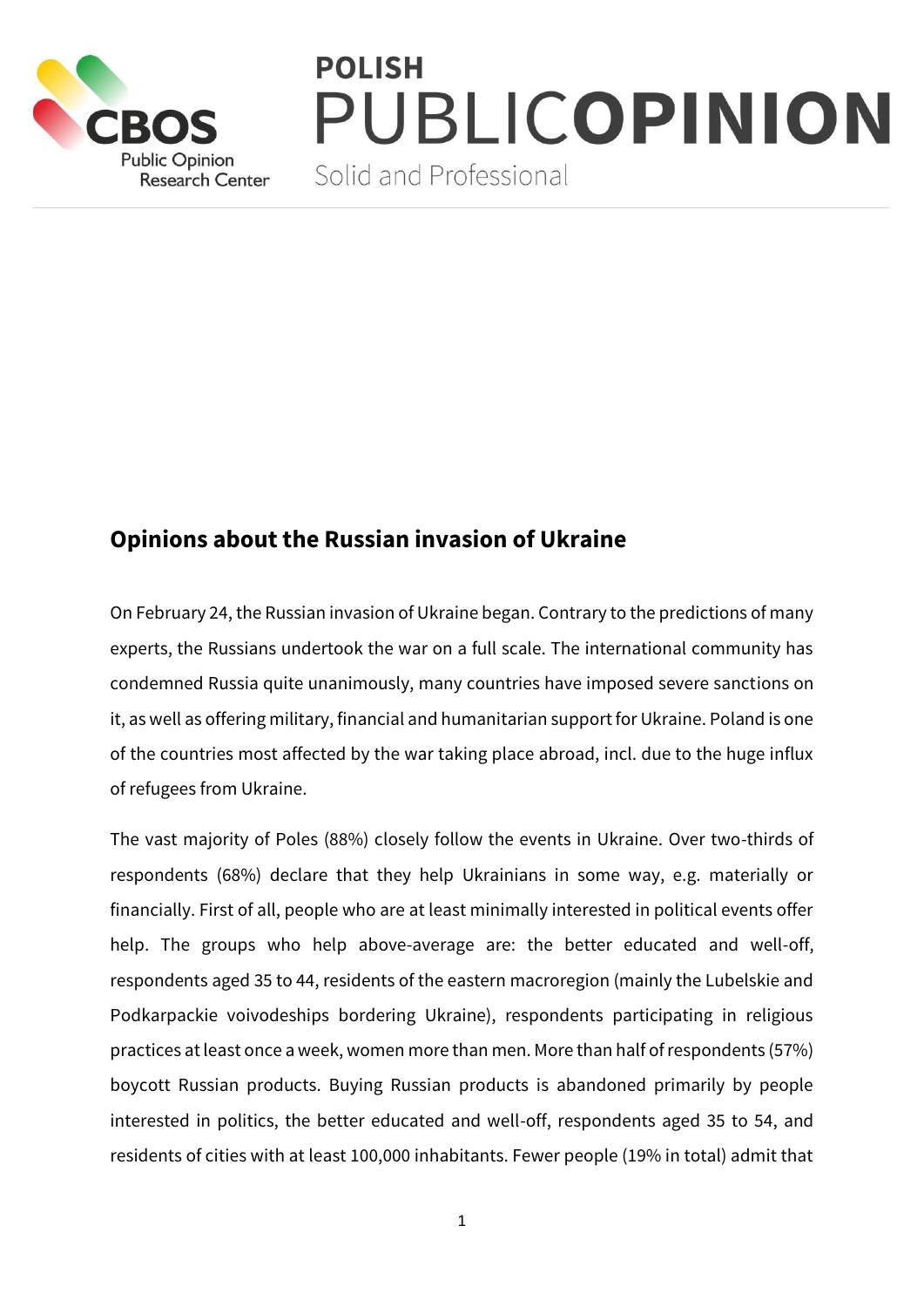they undertake some measures to protect themselves and their family from the possible negative effects of war: 11% accumulate cash, 8% stock up food and other most-needed things, and 4% stock fuel (especially farmers). Some respondents (9% in total) plan or only consider going to a safer place inland or abroad; more people consider the possibility of leaving Poland (8%) than a change of their place of residence inside the country (4%). Moving to a safer place inland or abroad is taken into account primarily by younger respondents (up to 44 years of age), the better educated and affluent, inhabitants of large cities, women more often than men. Moreover, less religious people talk about the possibility of going abroad more often than the average.



#### **In connection with the situation in Ukraine, do you do the following:**

The level of concern related to the war in Ukraine is very high. The vast majority of Poles (85%) believe that it poses a threat to the security of our country, and nearly half (47%) strongly express this opinion. Almost the same number of people (84%) believe that the war in Ukraine threatens the security of Europe. Fewer, i.e. three-fourths of respondents (75%), perceive the risk of a global conflict. Relatively few respondents neglect the impact of this war on the security of Poland (11%), Europe (12%) and the world (19%).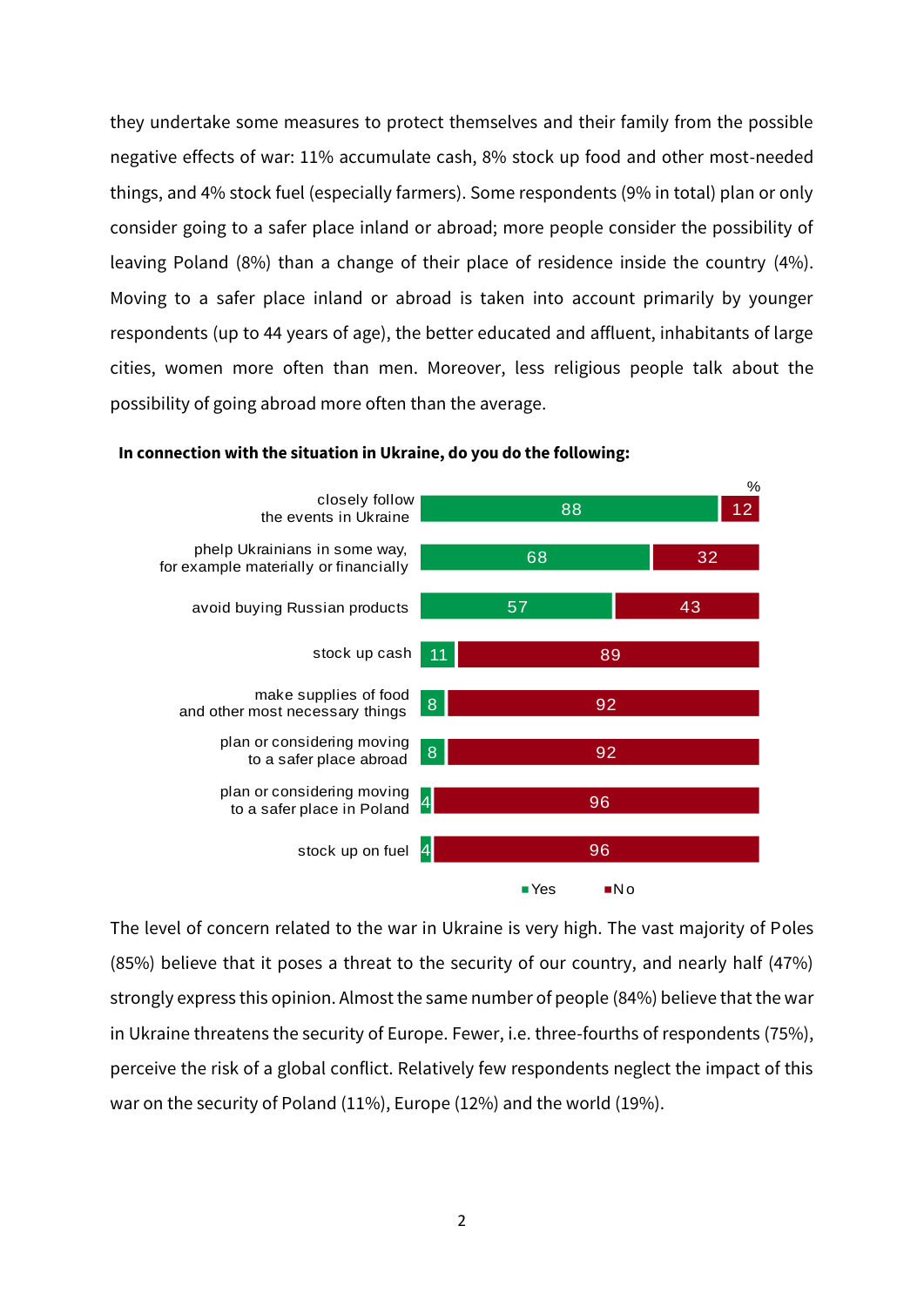**Do you agree that the war in Ukraine a threat to the security of Poland / Europe / the world?**



The belief that the war in Ukraine could spread to Poland or other countries or turn into a global war is associated with fears that Russia will use nuclear weapons. The possible use of nuclear weapons causes fear in most parts of Polish society. Concerns that it could be used against Ukraine are expressed by over three-quarters of respondents (77% compared to 17% who have no such concerns), two-thirds (65% concerned against 28% unconcerned) think it could be used against Poland, and 62 % (compared to 29% unconcerned) see the possible use against another NATO country.



### **Are you concerned that Russia could use nuclear weapons against Ukraine / Poland / other NATO countries?**

Generally speaking, the youngest respondents fear the use of nuclear weapons less often than others: the age group 18-24 (47% of them are not afraid it could be used against Poland and the same number are concerned) and students (51% unconcerned compared to 41% concerned). Apart from these groups, the scenario of a nuclear attack on Poland or another country of the North Atlantic Alliance is taken into account noticeably less often by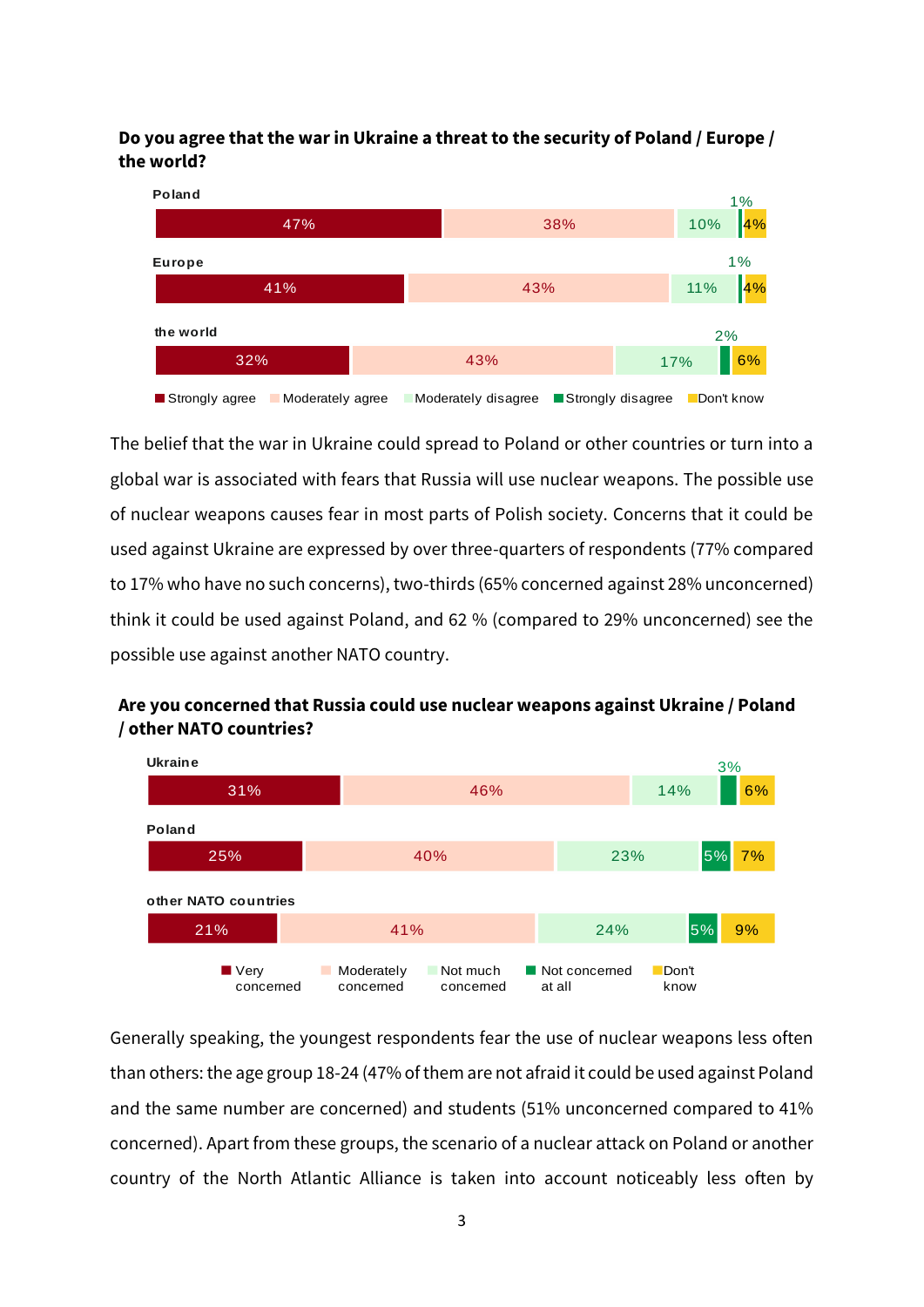respondents declaring a great interest in politics and current events (in the case of Poland, 39% are not afraid of nuclear attack, compared to 57% with concerns, and in the case of other NATO countries - 40% are unconcerned vs. 55% concerned). In general, men show a lower level of anxiety than women. In the case of attack on Ukraine, 27% of them are not afraid of this, compared to 9% of women, in the case of Poland - 39% unconcerned men vs. 18% unconcerned women, and in case of attack on another NATO country - 38% unconcerned men vs. 21% unconcerned women.

We asked respondents to express their opinions on various activities of the international community aimed at helping Ukraine and persuading Russia to stop its military operations. The vast majority of Poles support diplomatic pressure on Russia (91%, including 72% strongly supporting it), complete political and economic isolation of Russia from the West (91%, including 69% strongly), providing financial assistance to Ukraine (93%, including 66% strongly) and supplying it with military equipment and armaments (90%, including 62% strongly). On the other hand, opposition is generally expressed to sending military units to Ukraine that would take part in the fighting (54% against, 30% approving of such action). The youngest respondents have different opinions from the general population. Among them, the approval of direct military involvement in the war in Ukraine prevails (51% for, 37% against).

#### **Do you support the following actions by the international community in the face of the war in Ukraine?**

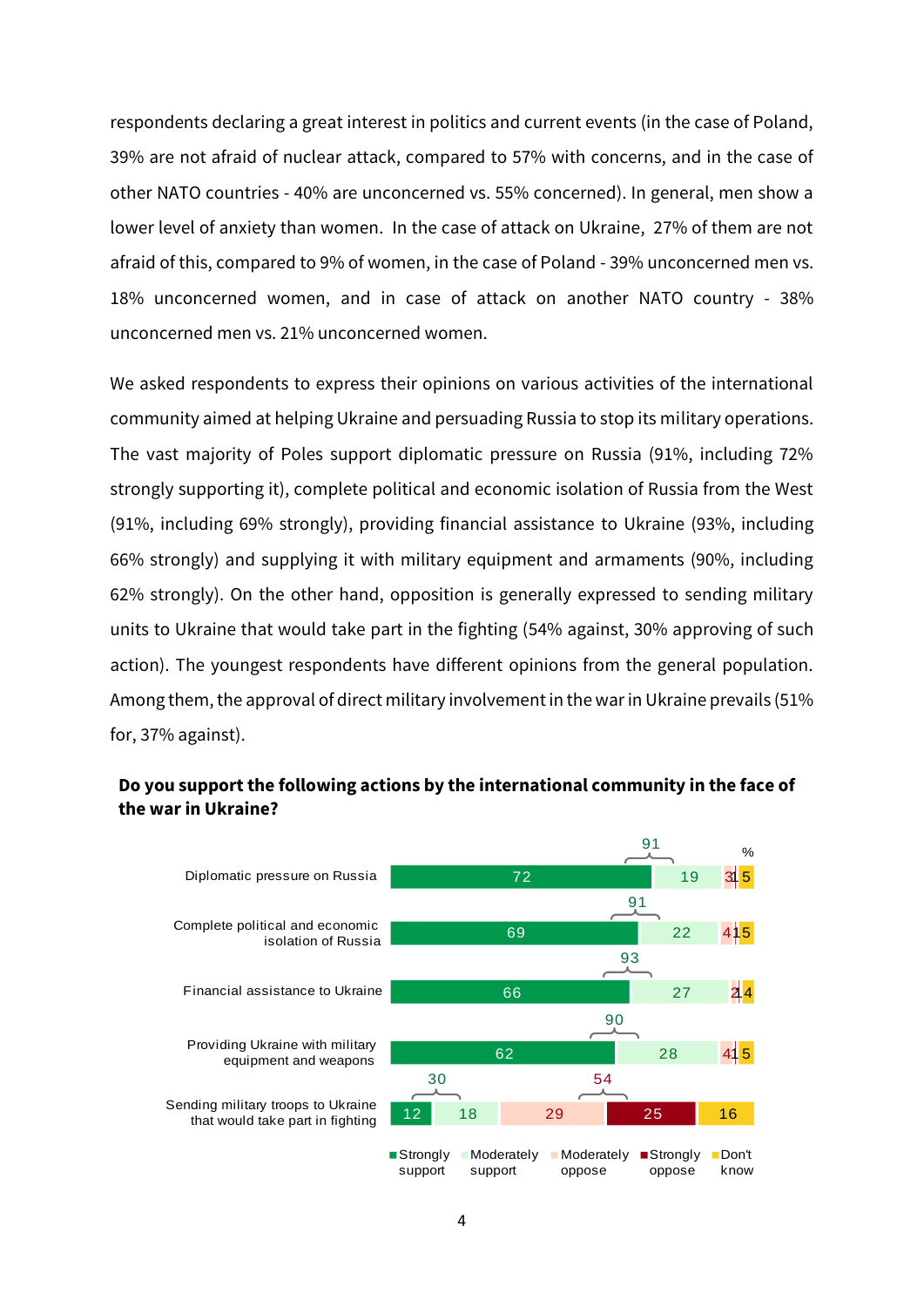Poles are essentially unanimous about accepting refugees from Ukraine. The belief that our country should accept them is expressed by over nine out of ten respondents (94%), including almost three fifths (57%) categorically agreeing. Only three out of a hundred respondents (3%) are of the opposite opinion.

The attitude towards admitting asylum seekers from Ukraine has never been so unequivocally positive as it is today. Support for the acceptance by Poland of refugees from Ukraine prevails in all analysed socio-demographic and ideological groups.

**Do you agree that Poland should accept Ukrainian refugees from the areas affected by the conflict?**



With the war in Ukraine, the question of Ukraine's pro-Western aspirations returned to the public debate: joining NATO and joining the European Union.

In the past, Poland and Poles supported Ukraine's efforts to join the North Atlantic Alliance. In the study in April 2008, conducted shortly after the NATO summit at which the President of the United States, George W. Bush, proposed opening NATO to Ukraine, a total of 67% of respondents supported the idea that Ukraine should cooperate with NATO and then become a member of the alliance. Support for Ukraine's accession to NATO is now widespread in Poland, with 58% of respondents believing that the country should be admitted to the Alliance as soon as possible, and 30% believing that there is no rush to do so.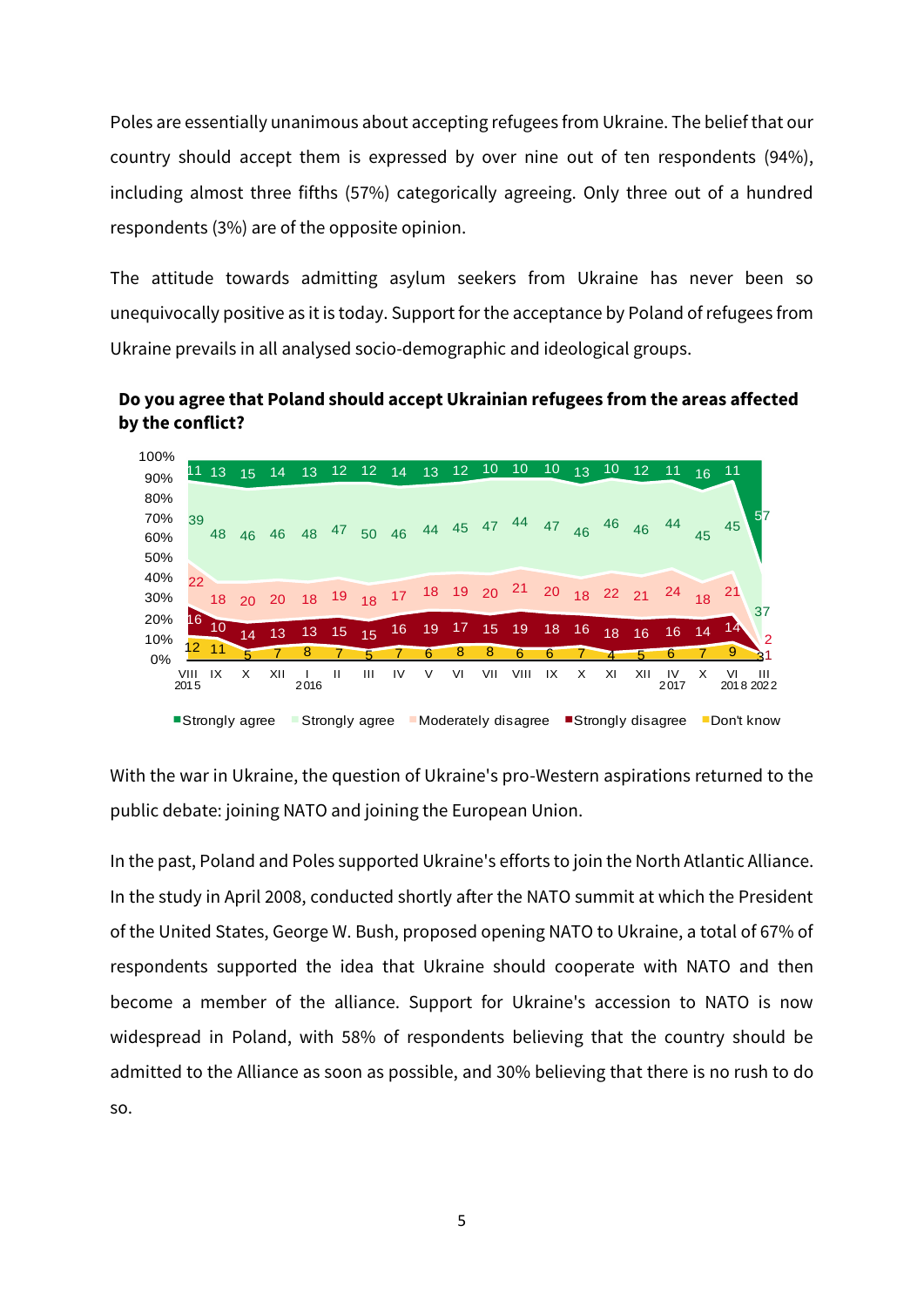

#### **Do you think that Ukraine should become a NATO member in the future?**

The belief that Ukraine should join NATO in the short or long term prevails in all sociodemographic groups. This issue does not raise major political controversies, either: Ukraine's admission to the North Atlantic Alliance, preferably sooner rather than later, is supported from the left to the right by supporters of all political groups currently enjoying the greatest popularity.

Poles also widely express their support for Ukraine's membership in the European Union: 60% support quick accession, and 30% believe that there is no need to rush it. This signifies a big shift in the opinions on the possible accession of Ukraine to the European Union. In November 2013, before the planned association agreement between the EU and Ukraine, and in January 2014, when Viktor Yanukovych resigned from signing it, the support of Poles for Ukraine's membership in the European Union was not only lower than it is now, but also expressed much weaker.



#### **Do you think that Ukraine should become a member of the European Union in the future?**